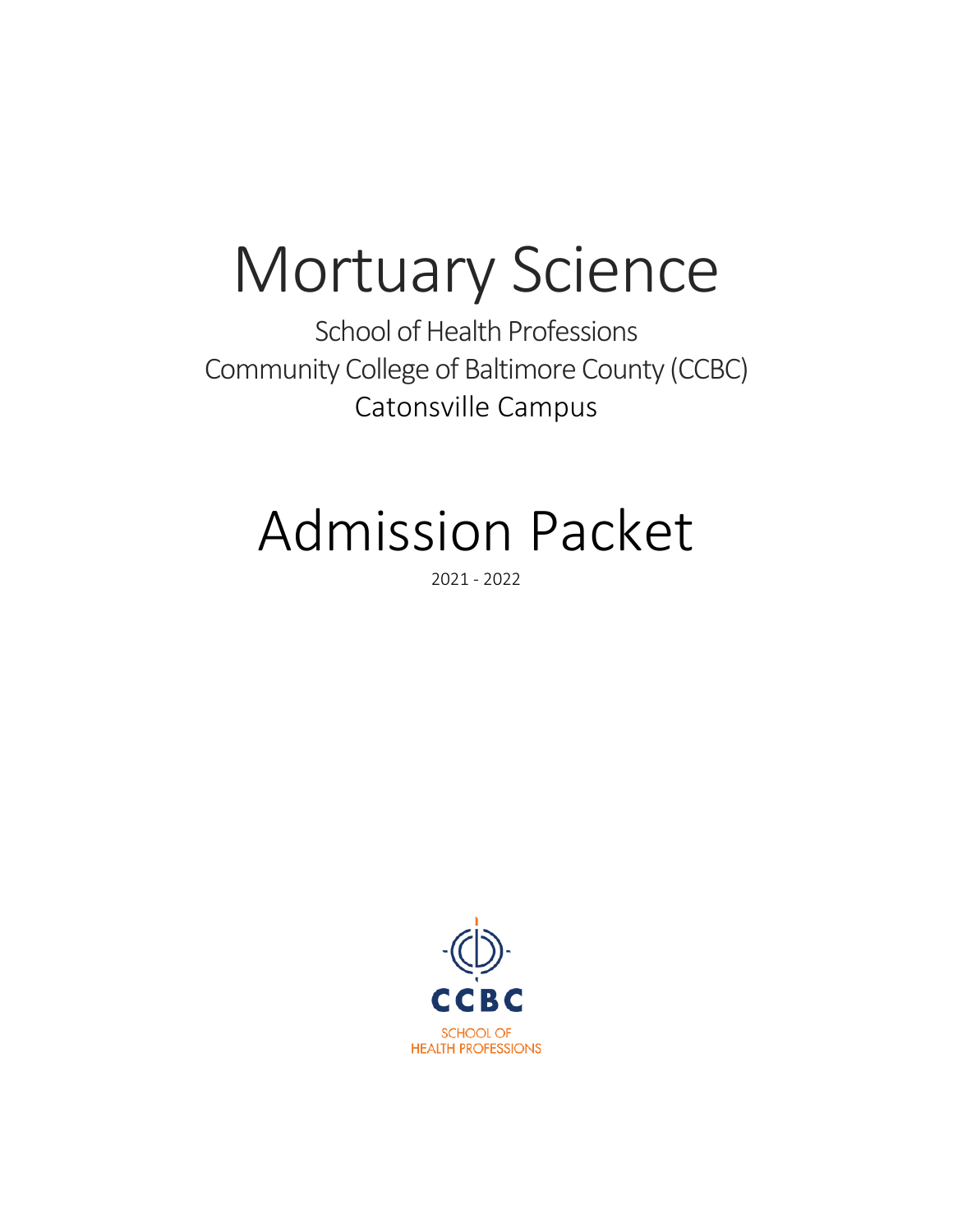# Mortuary Science Program

## Welcome

On behalf of the School of Health Professions, thank you for your interest in CCBC's Mortuary Science program. The A.A.S. degree in Mortuary Science is designed to prepare students to become Morticians (Funeral Director & Embalmer).

Please carefully review the information contained within this guide to ensure you have completed all steps required for admissions consideration.

I wish you the best with submission of your admissions application.

Sincerely,

Mr. Brian Burke Program Director

## Program Description

The Mortuary Science Program is designed to educate students for positions as morticians and prepare them to meet the State's licensing requirements. The Maryland State Board of Morticians requires 1,000 hours of apprenticeship with 20 funeral assists and 20 embalming assists. In order to be eligible for an apprenticeship, two-thirds of the education requirements (46 credits) must be met with a 2.0 grade point average, to be verified with an official copy of the college transcript before the individual petitions the Board for approval of an apprenticeship program.

Students who elect this curriculum should recognize that certain specialized courses may not transfer to some four-year colleges. As a graduation requirement, students must take the National Board Examination. They must also make application with the Maryland State Board of Morticians to take the Maryland Mortuary Science Law and Practical Examination. It is the responsibility of out-of-state students to familiarize themselves with their own state's licensing laws as they relate to apprenticeship and educational requirements.

The Mortuary Science Program recognizes the importance of funeral service personnel as:

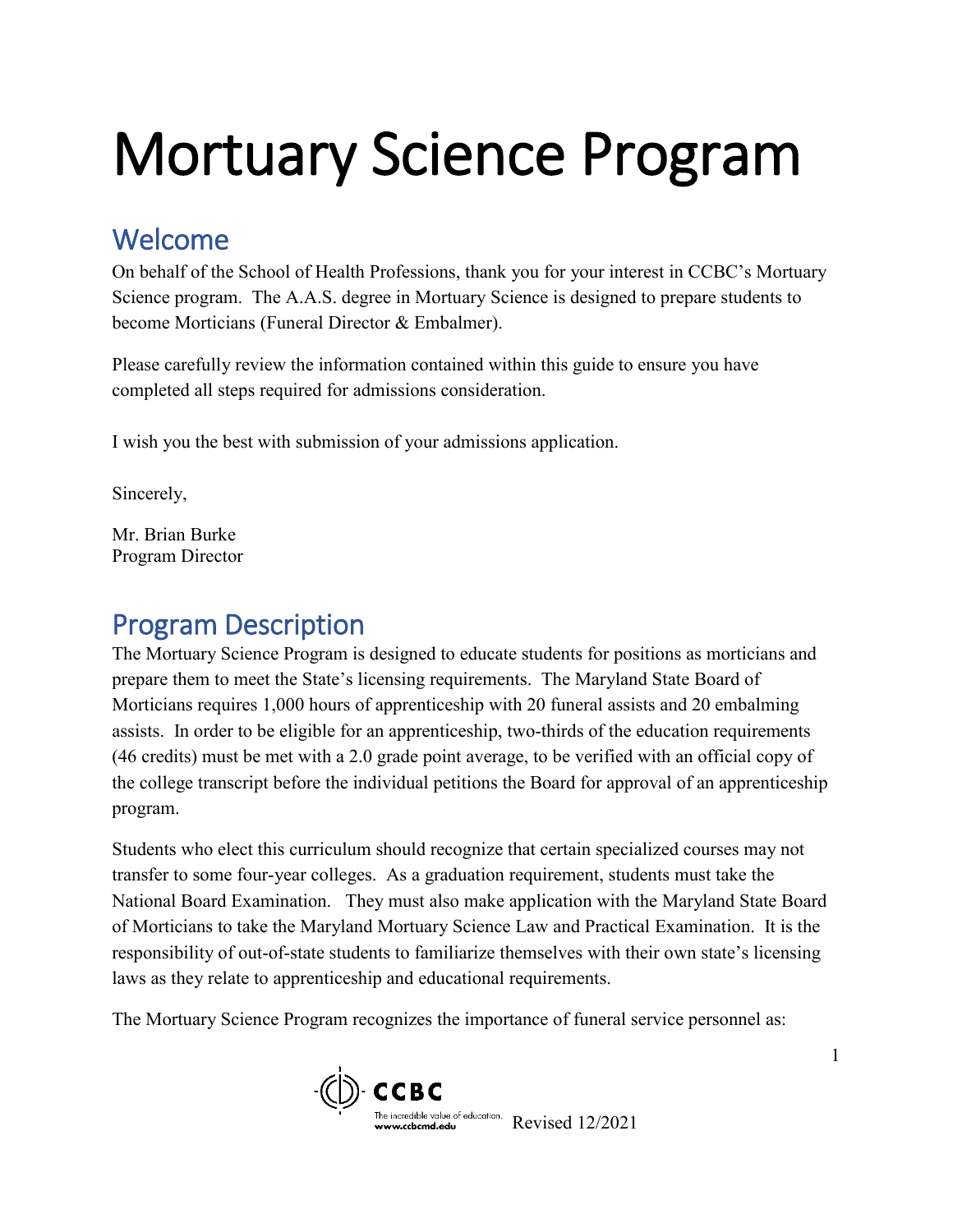- Members of the human services profession
- Members of the community in which they serve
- Participants in the relationship between bereaved families and those engaged in the funeral service profession.
- Professionals knowledgeable of and compliant with federal, state, provincial/territorial, and local regularity guidelines in the geographical area where thy practice, and
- Professionals sensitive to the responsibility for the public health, safety, and welfare in caring for human remains.

## Accreditation

The Associate of Applied Science Degree in Mortuary Science Program at the Community College of Baltimore County – Catonsville, is accredited by the American Board of Funeral Service Education (ABFSE), 992 Mantua Pike, Suite 108, Woodbury Heights, New Jersey 08097; 816-233-3747; Web site: [www.ABFSE.org.](http://www.abfse.org/)

> **Dr. Robert C. Smith, III Executive Director** 992 Mantua Pike, Suite 108 Woodbury Heights, New Jersey 08097 Office: (816) 233-3747 [www.abfse.org](http://www.abfse.org/)

## Application Deadline

- June  $15<sup>th</sup>$  for the fall start
- November  $1<sup>st</sup>$  for the spring start

## Required Prerequisite Coursework

All courses must be completed with a 'C' or better. For best consideration, A's and B's in prerequisite classes should be obtained.

- $\triangleright$  **PSYC 101**  $\triangleright$  3 Credits
- $\geq$  CMNS 101  $\geq$  3 Credits
- **MATH Gen. Ed. Elective**  $\geq$  3-4 Credits
- $\geq$  **CSIT 101**  $\geq$  3 Credits
- 
- 
- 
- 

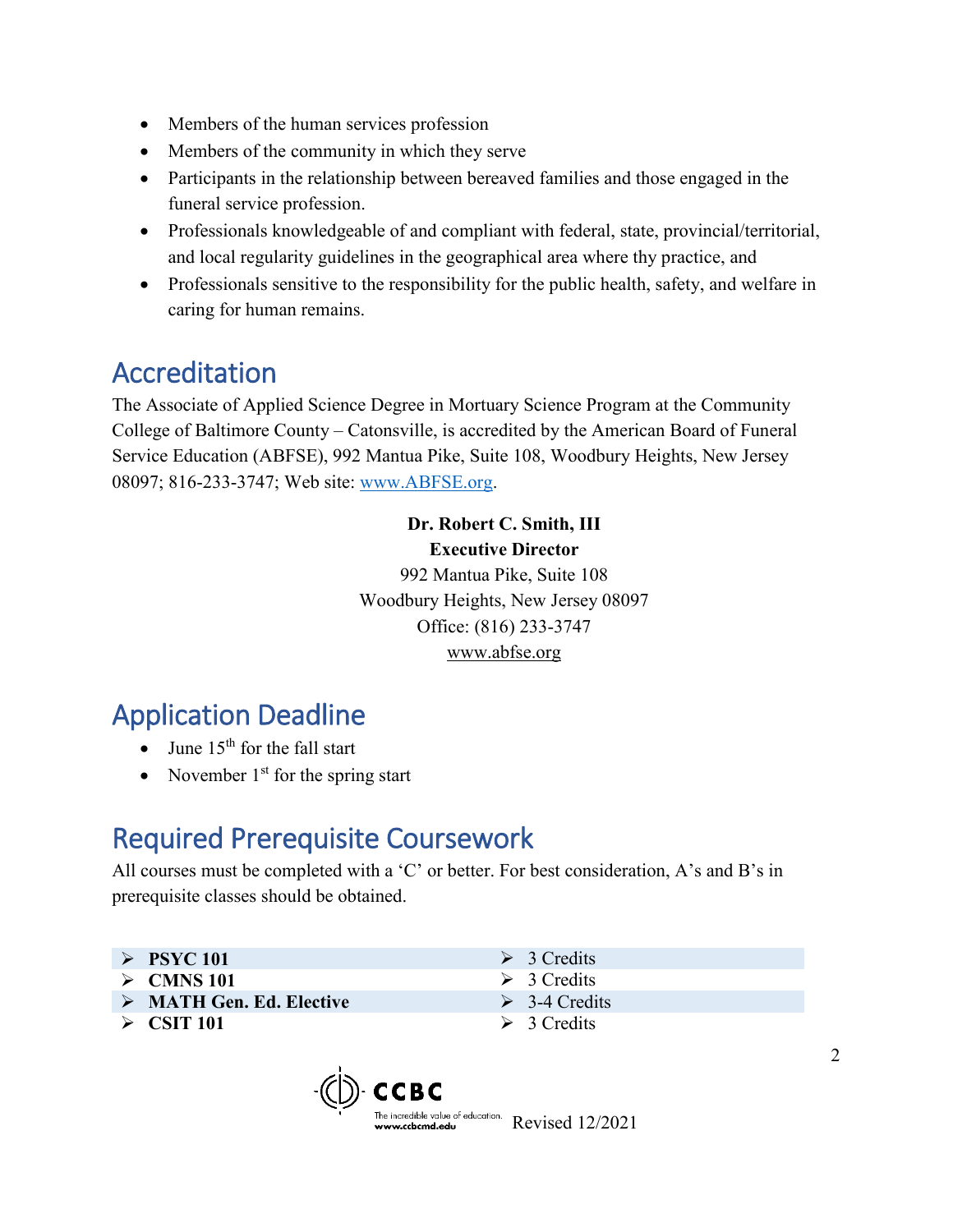- **ENGL 101** <br> **ENGL 101** (or direct transfer equivalent) 2 3 Credits  $\triangleright$  **ACCT 101** (or direct transfer equivalent) **Arts and Humanities OR Behavioral Science Gen. Ed. Elective** *(must be a Diversity*  3 Credits *Course)* **3 credits Biological or Physical Science Gen. Ed.** 
	- **Elective 3-4 credits**<br>**Elective 3-4 credits**

## Minimum Admission Criteria

- o A CCBC GPA of 2.00 for any courses completed at CCBC.
- o Must have GPA of 2.30 or better on all prerequisite courses.
- o All prerequisite courses must be completed prior to the start of the program.
- $\circ$  In-progress winter courses will not be considered for admission into the following spring. For best consideration, complete all prerequisites by the application deadline.
- o In-progress summer courses will not be considered for admission into the following fall. For best consideration, complete all prerequisites by the application deadline.

The Mortuary Science program is a **Selective Admissions Program** and enrollment in this program is competitive and limited. The competitiveness of admissions depends on the pool of applicants. The most competitive students will have shown mastery in their coursework with grades of B or better.

## Steps for Application

- 1. Apply for admission to CCBC at<http://www.ccbcmd.edu/apply>
- 2. Participate in assessment testing, if necessary.
- 3. Complete prerequisite courses as necessary.
- 4. Once you have your CCBC Student ID number, log into <https://shp.liaisoncas.com/applicant-ux/#/login>and apply to the **CCBC SHP Mortuary Science** program by the application deadline. The **non-refundable** \$50 application fee is due at time of submission.
	- a. If you need assistance with the program application, you can watch the video in the application or,
	- b. You can watch our YouTube video showing an application walkthrough [https://www.youtube.com/watch?v=EFM3cn1ZV5s.](https://www.youtube.com/watch?v=EFM3cn1ZV5s)
- 5. Submit (transcripts) or upload (CPR card, license, etc.) all documents to the SHP CAS by application deadline.

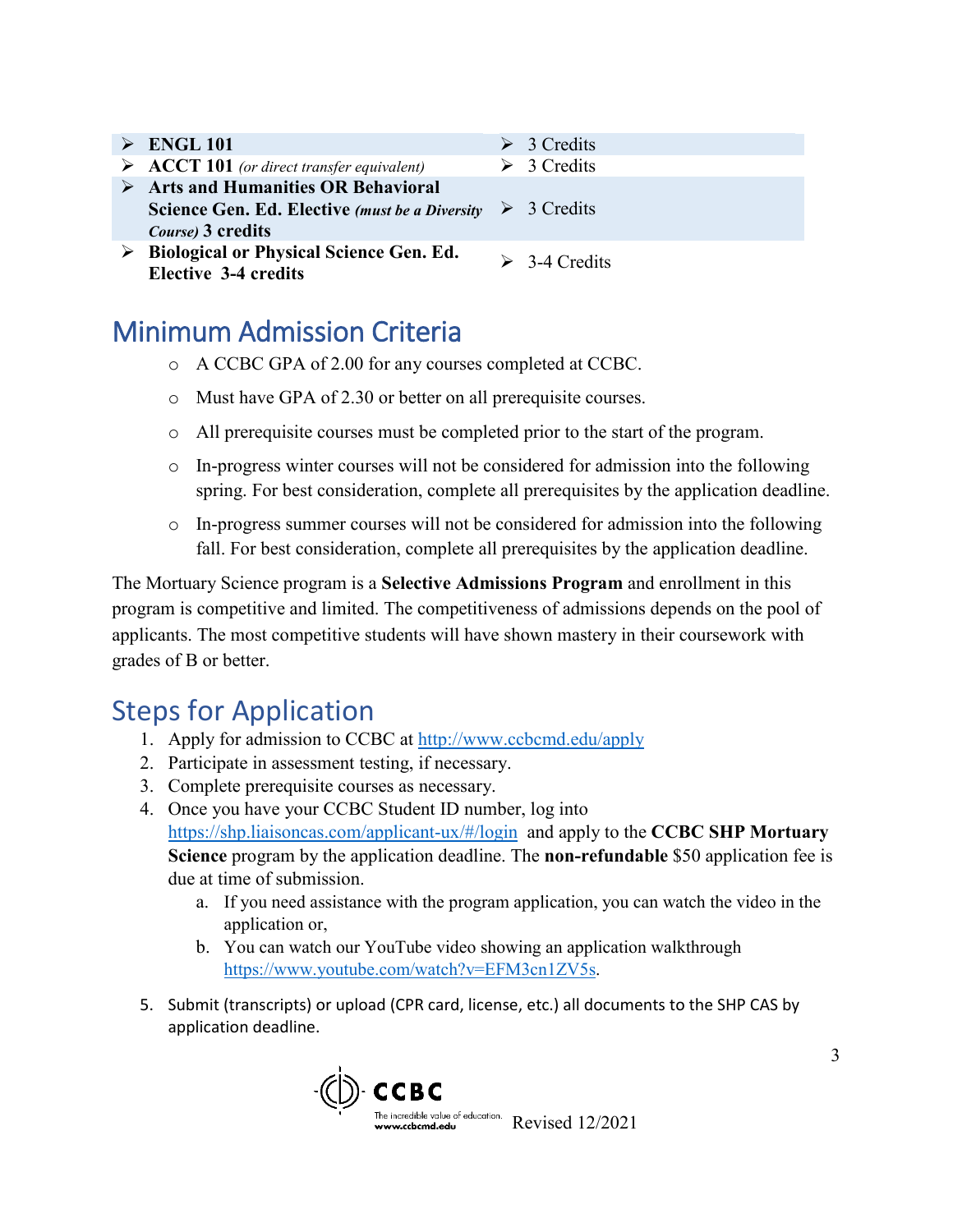6. Applicants will receive an **email** inviting them to complete the **CCBC SHP Supplemental application** once their program SHP CAS application has been verified. Instructions will be in the email.

### **TRANSCRIPTS**

Official transcripts from ALL US colleges and universities attended by the applicant are required to be submitted to the SHP CAS and to the CCBC Registrar. Official AP and CLEP scores should be sent directly to the CCBC Registrar/Office of Enrollment Services. The unofficial score report of AP or CLEP, may be sent directly to the School of Health Professions Admissions office. Do not send AP or CLEP scores to the SHP CAS.

Please read these instructions carefully. Transcripts should be sent to the SHP CAS Transcript Processing Center and to CCBC, 4 to 6 weeks prior to the application deadline. If the program that you are applying to only requires an unofficial transcript sent to the SHP CAS, you must still submit Official Transcripts to CCBC for transfer of credit.

#### How to Send Transcripts to the SHP CAS

- 1. Enter your colleges or universities in the **Colleges Attended** section of the application before requesting any transcripts.
- 2. Click **ORDER** under each school you have listed.
- 3. You may choose to send the transcript electronically (recommended) or as a paper copy through the US Postal System. You only need to submit one transcript from each school regardless of the number of programs you are applying to.
	- o To Send an Electronic Transcript

1. Choose one of the e-transcript services listed. CCBC uses Parchment. Search for the school that you attended. Complete the prompts to make an account. You will be asked where you would like the credential/transcript sent, type SHP CAS into the search bar.

2. You will then be asked for the Application ID, this number is found in the 'Order Your Official Transcript' screen in the SHP CAS application, in Step 3. Copy and paste the number in the space on the e-transcript service page.

3. Complete the form request by signing and paying for the transcript. You will receive a receipt that the transcript has been ordered.

o To Send a Paper Copy Using the US Postal Service

1. You can use the mail system to send paper copies of your Official Transcript. Click on the word 'Order', chose Option 2: Order a Mailed Paper Transcript. Click 'Download Transcript ID Form' and print the form. Contact the Registrar at each institution you attended and request one official transcript be sent to SHP CAS.

2. Provide the Registrar with the following items:

a. SHP CAS Transcript ID Form. Ask the Registrar to attach it to your official transcripts. This form is not required, but strongly recommended as it helps

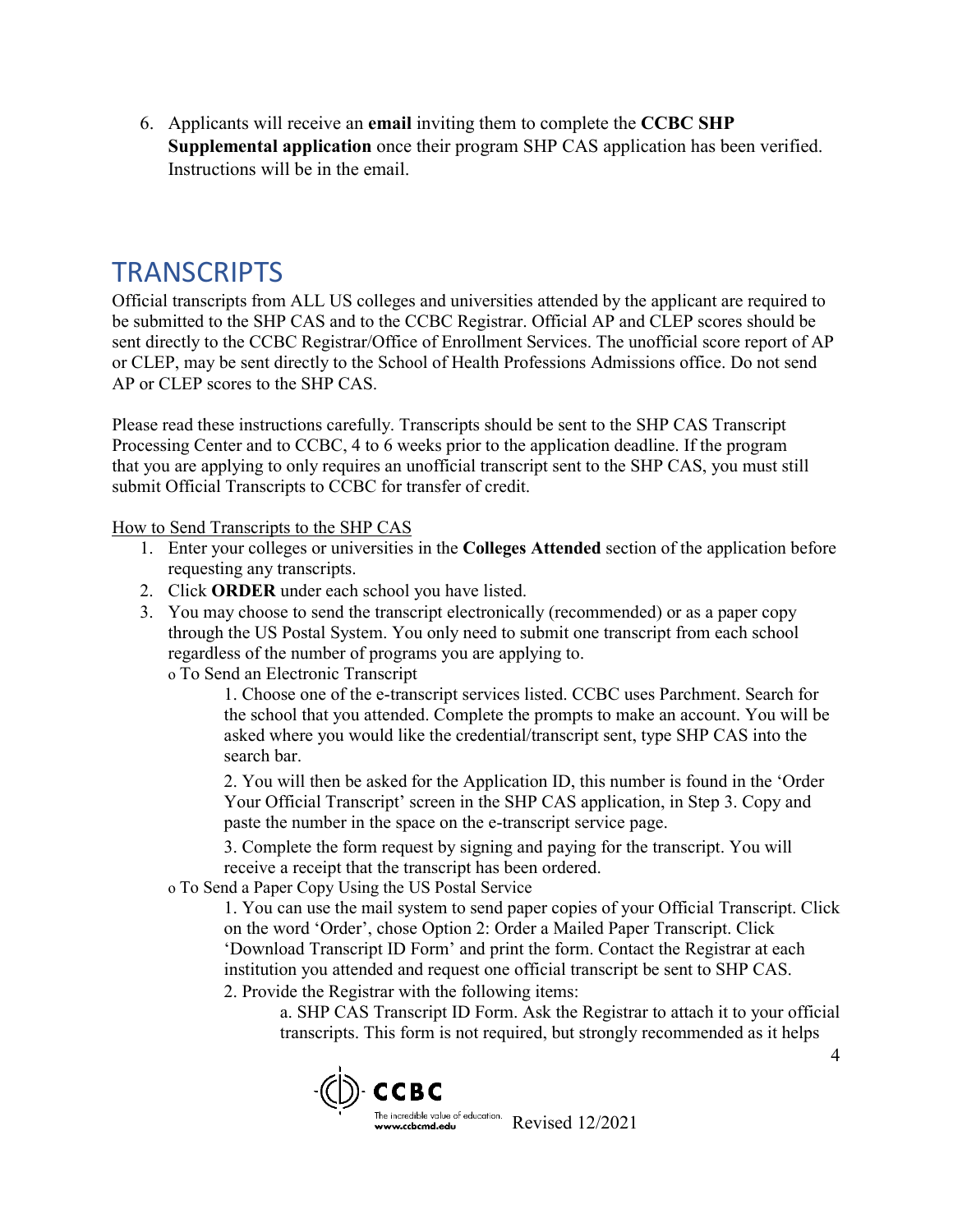ensure your official transcripts are properly matched to your application. If you cannot use this form, make sure the registrar prints "SHP CAS" and your full SHP CAS ID number on the transcript before mailing it. b. Give the Registrar this mailing address: SHP CAS Transcript Processing Center PO Box 9134 Watertown, MA 02471

#### How to Send Transcripts to the CCBC Registrar

Use this link to send your transcripts from all colleges attended, except CCBC, to CCBC Enrollment Services: https://www.ccbcmd.edu/Get-Started/Take-classes/Take-a-creditclass/Transfer-to-CCBC-from-another-college.aspx. Evaluation of your application will be delayed if you do not submit transcripts to the CCBC Registrar's Office.

#### How to Send CLEP, AP and/or International College Transcript Evaluations

Send Official scores and evaluation directly to the CCBC Registrar office using this link, https://www.ccbcmd.edu/Get-Started/Take-classes/Take-a-credit-class/Transfer-to- CCBCfrom-another-college.aspx. Unofficial copies can be sent to the SHP Admission Office at, shpseat@ccbcmd.edu.

#### How to Verify that Transcripts are Received

Applicants are responsible for checking to see that the official transcripts have been received at the required locations (SHP CAS AND CCBC)

1. SHP CAS - log into your CAS applications and select the Check Status tab in the upper right corner. All expected transcripts will be listed and it will be noted if the transcript has been received or not. Contact the SHP CAS directly by clicking on the blue question mark at the top of the application if you have questions about your transcript.

2. CCBC Enrollment Services – Log into your CCBC SIMON account to determine if your transcripts have been received and to review any transfer of credits. You can contact transfereval@ccbcmd.edu if you have a question about courses that may or may not have been transferred into CCBC.

### Admission Response

Admissions decisions are emailed to students approximately 6 to 8 weeks after the application deadline.

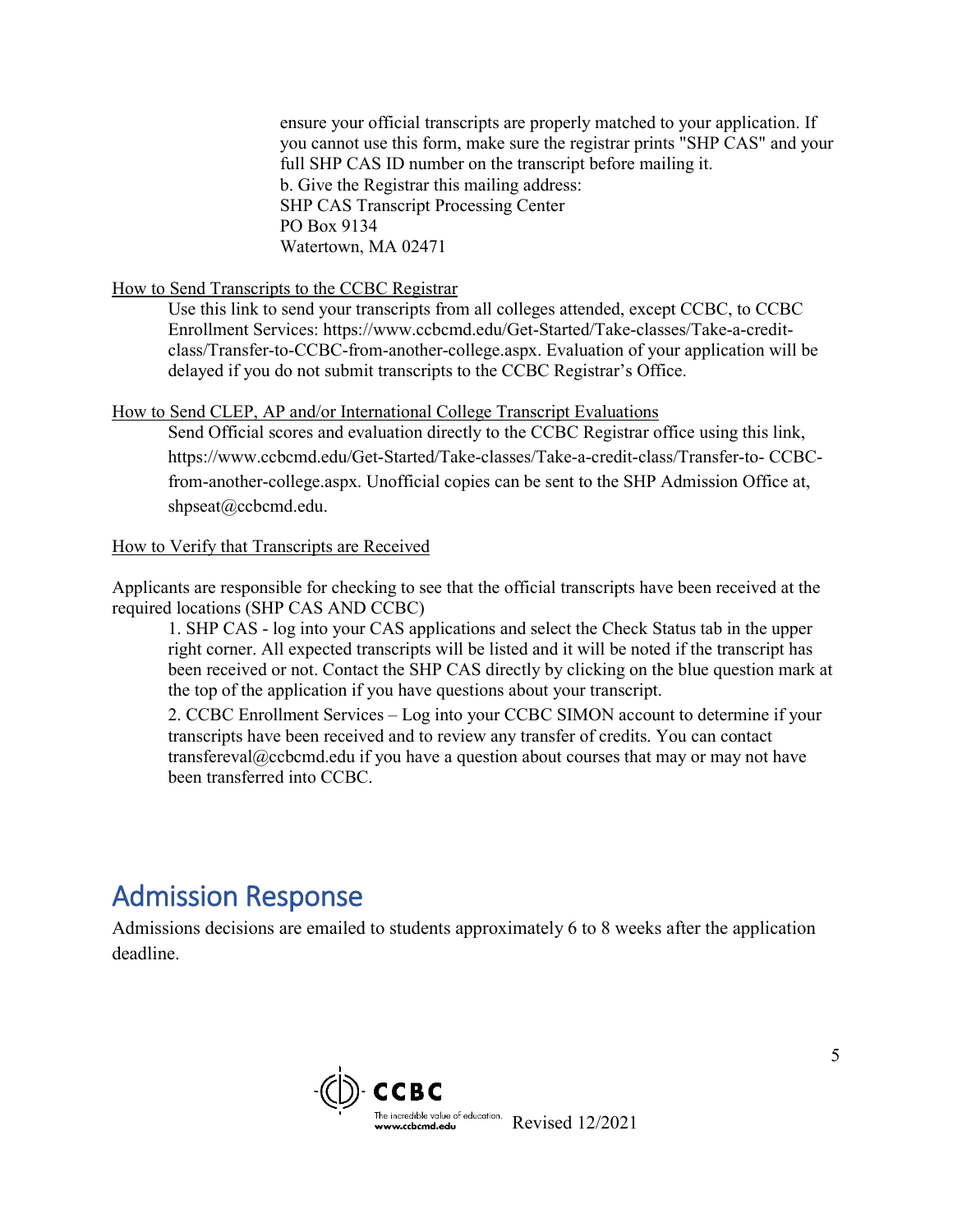## Maryland Law

As of July 1, 1986, the educational standards for mortician licensure were raised to an Associate Degree in Mortuary Science accredited by the American Board of Funeral Service Education. The candidate for licensure must also complete 1,000 (one thousand) hours of apprenticeship, either on a full or part-time basis. The candidate must pass the National Board Examination. This examination is given once a student has successfully completed all of the other academic requirements. During the apprenticeship period, the registered Maryland apprentice will take a State Board Examination. The State Board Examination will cover state laws regulating the funeral industry in Maryland and a practical examination section. The State Board Examination will be given twice per year at the University of Maryland, Baltimore in October and April. The examination will be administered by the State Board of Morticians at the Anatomy Board of Maryland. The College is not responsible to find apprenticeships for students. The student must seek out his or her own sponsor. Once registered by the State Board of Morticians as an apprentice, the student has five years to complete the above requirements for licensure in Maryland.

## Science and Mortuary Science Transfer Credit

Transfer of all Science and Mortuary Science classes are at the sole discretion of the Program Director of Mortuary Science. If for any reason, someone else at CCBC accepts the credits for Science and/or Mortuary Science classes from another institution, they will not count towards the A.A.S. degree in Mortuary Science unless the Program Director agrees to accept them (no exceptions).

1. All Science and Mortuary Science classes must come from an institution accredited by the American Board of Funeral Service Education (ABFSE) and a regional accrediting agency, such as Middle States Commission on Higher Education.

2. All Science and Mortuary Science classes transferred must have a grade of a **"B"** or higher.

3. The school from which the classes are transferred must have at least an 80% pass rate for first time takers of the NBE in the year that the course was taken.

4. The student is solely responsible for obtaining and delivering a certified transcript, course description of the class (from their specific school catalog) and a syllabus to the Program Director. In the event that their course descriptions do not identically match, the course(s) will not transfer to CCBC.

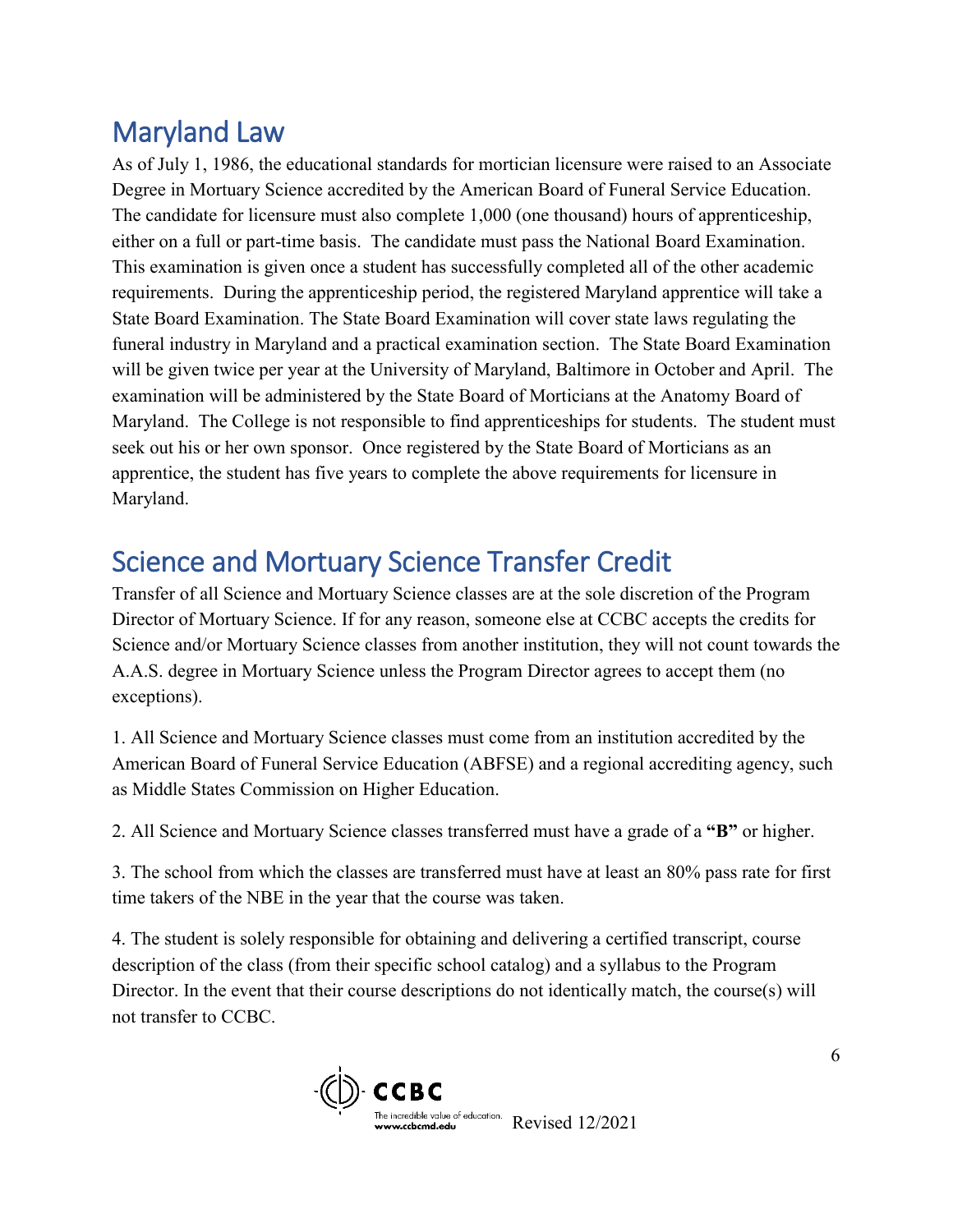5. All Science and Mortuary Science classes must fall within the parameters of the four-year rule. That is, all Science and Mortuary Science classes must be completed within a four year period starting from the first science and or mortuary science course taken.

**Note:** If for any reason a Science or Mortuary Science class is older than four (4) years then it must be repeated to meet graduation requirements.

## The Apprenticeship

CCBC Catonsville does not arrange apprenticeships. The student must seek out his/her own apprenticeship. It is advised that the student have arranged an apprenticeship, or at least a promise of apprenticeship, prior to entering the program. Students may not attend classes during the hours they are serving their apprenticeship.

The Mortuary Science Program does maintain a bulletin board with the most current funeral service opportunities. This bulletin board is located in the hallway of room CLLB 107 on the Catonsville campus.

### Purpose of Apprenticeship

- Students are better prepared for academic work and have an understanding of some of the complexity involved in funeral service in terms of "hands on experience."
- Students have a source of part-time employment in the profession with a possibility of full-time employment upon graduation.

The Maryland State Board of Morticians implemented the following changes in the apprentice program. Prior to an individual coming before the Maryland State Board of Morticians for an approval of an apprenticeship program, the individual must meet the following qualifications:

- 2/3 of the educational requirements must be met with at least a 2.0 Grade Point Average to be verified with a certified copy of the college transcript before the 1,000 hours of apprenticeship begins. All official transcripts sent to the State Board of Morticians and Funeral Directors must be sent directly from the Registrar's office of the College and must arrive at the Board in a sealed envelope. 46 credits are considered to be 2/3rds of the education requirements.
- 1,000 Apprenticeship hours, which will include 20 funeral assists and 20 embalming assists.
- Passing the National Board Examination.

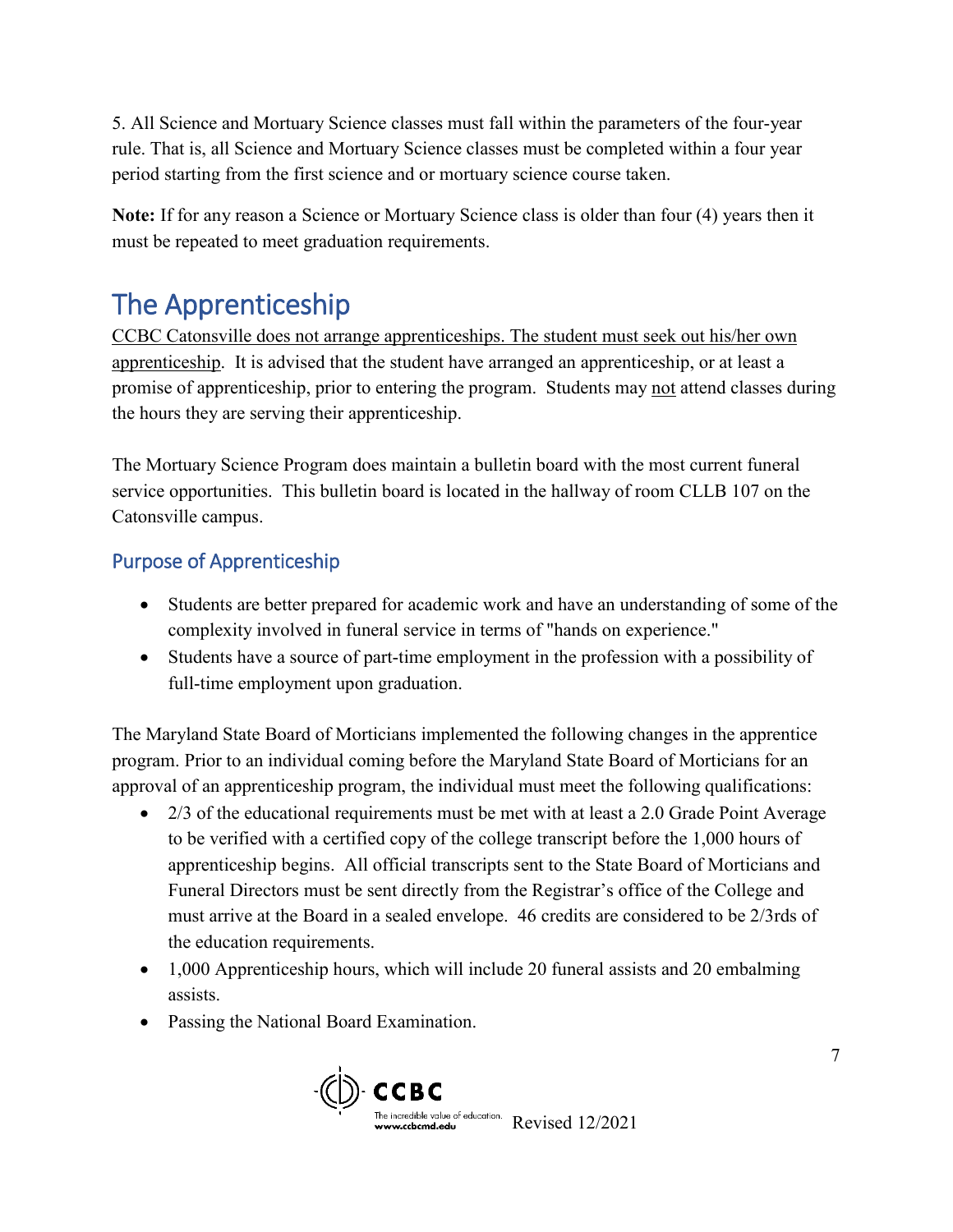• Passing the State Jurisprudence and Practical Examination.

**Note**: The applicant will be permitted to renew the apprentice license twice.

Should you have any questions concerning the above requirements or to request an apprentice application, call the Maryland State Board of Morticians and Funeral Directors at (410) 764- 4792.

## Health Requirements

The Mortuary Science Program requires that you have a medical physician perform a physical and verify that you are physically and emotionally able to enroll and complete the Embalming Laboratory Practicum. The health forms are available in the Mortuary Science Program office, Catonsville room CLLB 106. Please consult your physician for all medical advice. The physician will need to verify that you are physically able to wear a respirator.

- **Respirator:** In order to have a proper respirator fit, the wearer will need to be clean shaven.
- **Pregnancy:** Students who are pregnant are not permitted in the embalming laboratory.

### Vaccinations / Tests

- Hepatitis B vaccinations you must complete the series of 3 vaccinations for full immunity
- Tetanus vaccination within the past 10 years
- Be tested and treated, if positive, for Tuberculosis
- COVID-19 vaccination is recommended, but not required

## Re-Admission

Students who have been dismissed from the program may submit an application for readmission. Readmissions are made depending on the number of available seats in the program. Students in this category are welcomed back into the program primarily in the fall semester, although occasionally there may be available seats in the spring semester.

Students who wish to be readmitted will follow the same steps to submit the application as students who are applying for the first time. Following receipt and processing of the application, a letter will be mailed that gives details of the readmission process, which includes creation of a